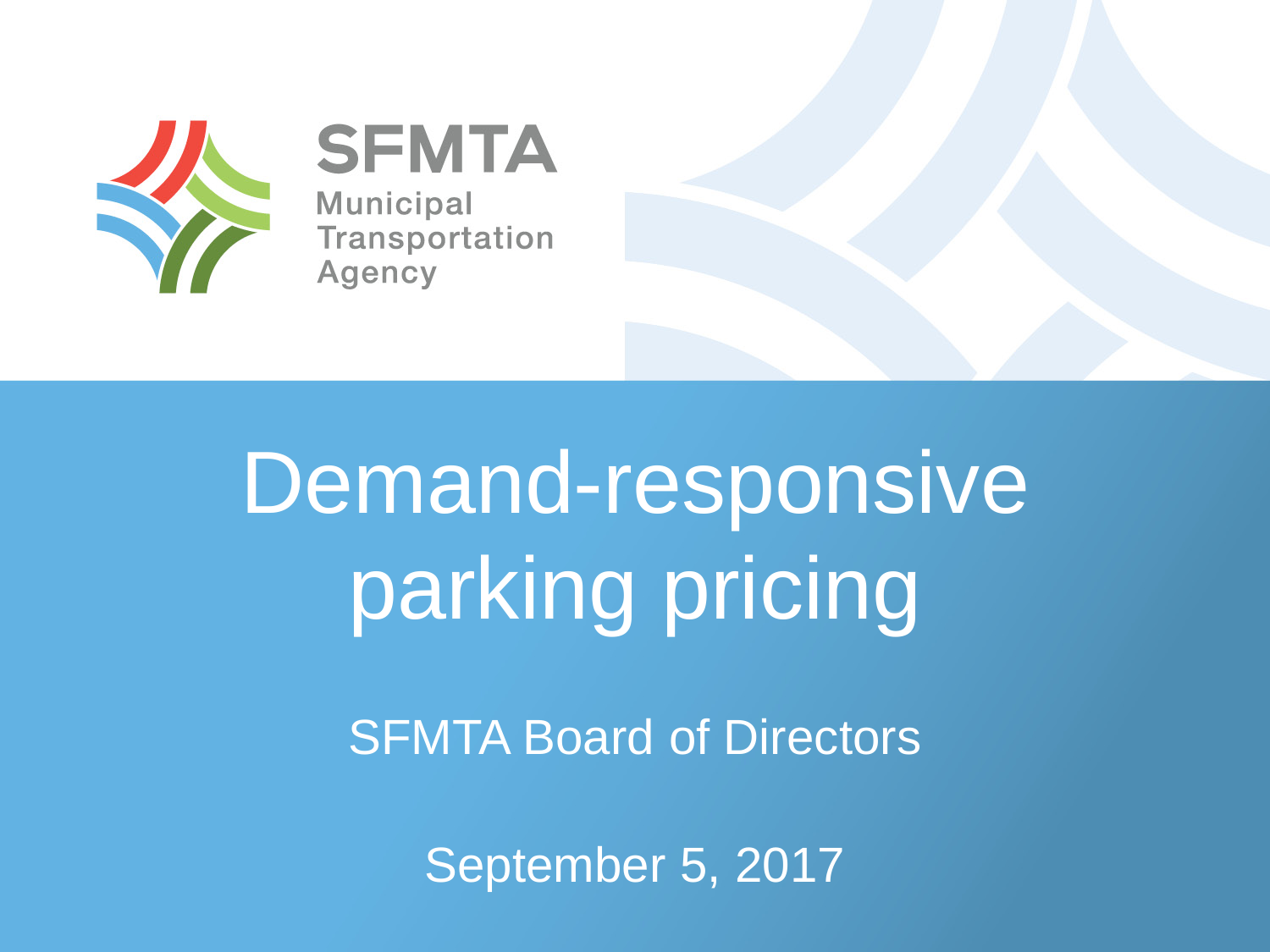# Project goals

- Make parking easier to find
- Reduce circling for parking
- Make it easier to access neighborhood commercial districts
- Provide more and better data about parking availability and pricing
- Build on the success of the SF*park* pilot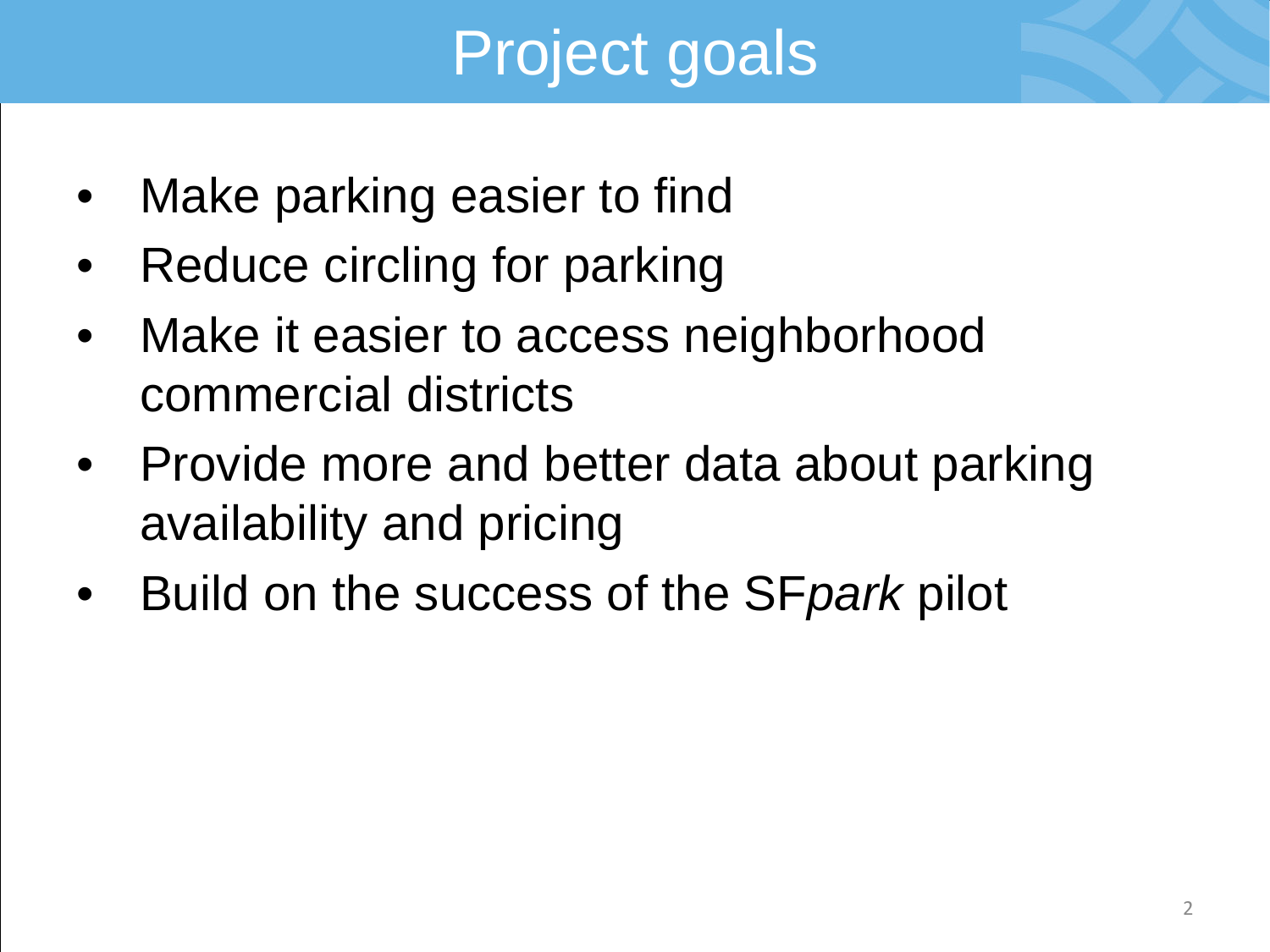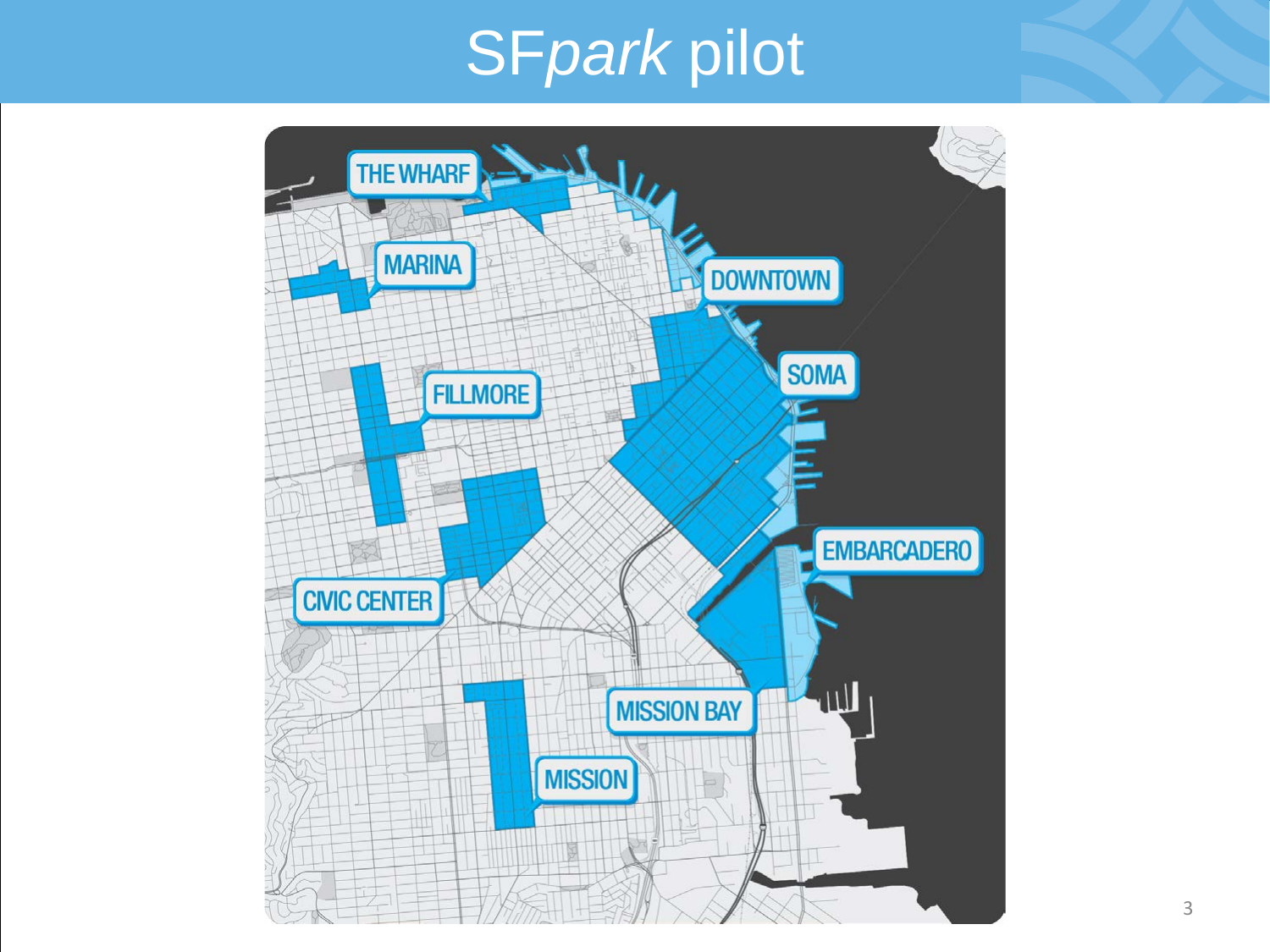- Demand-responsive to find lowest possible prices
- Gradual and periodic changes: \$0.25 up or down (or no change) every quarter
- Time of day pricing (vary by block + weekday/weekend)

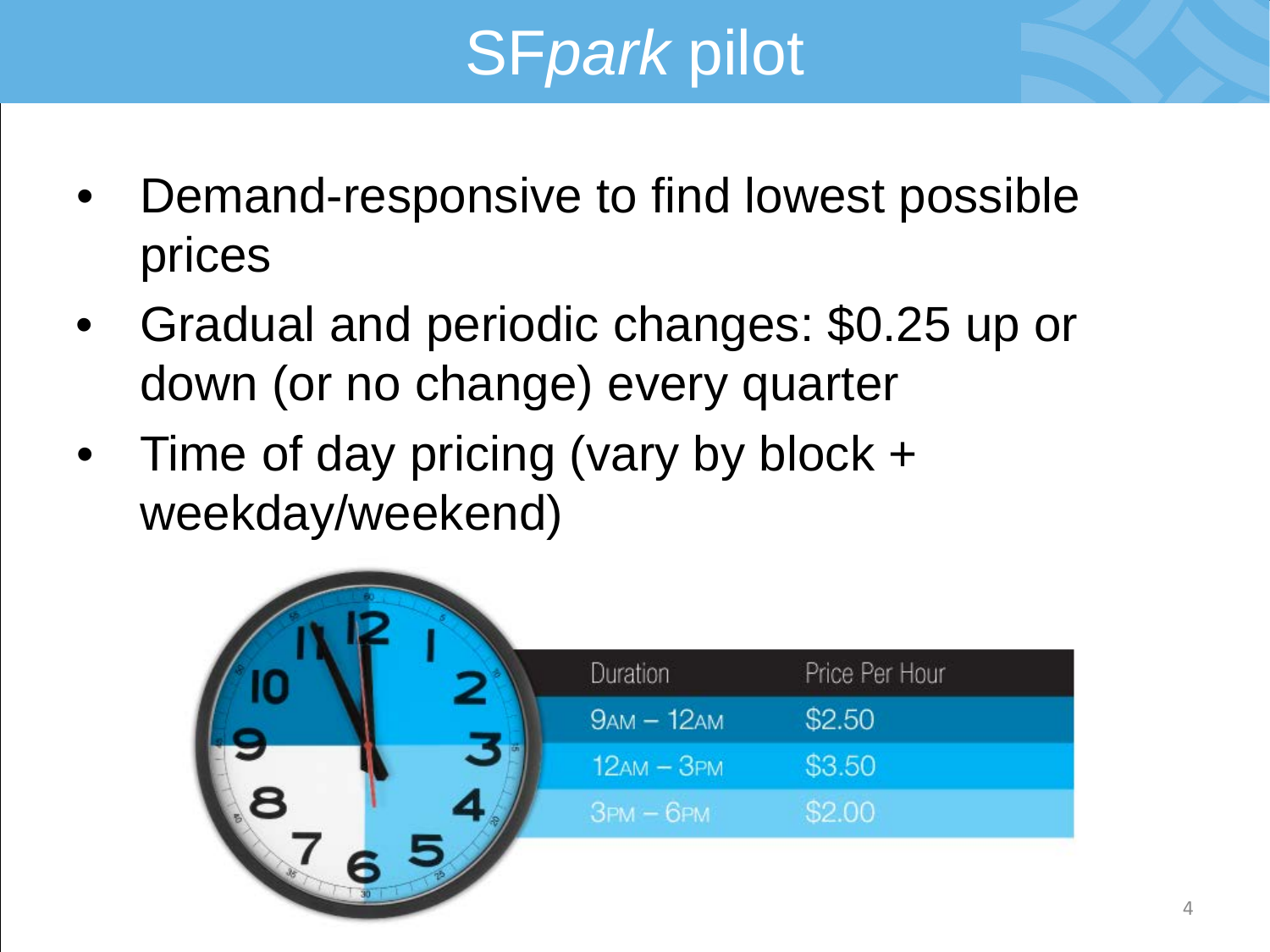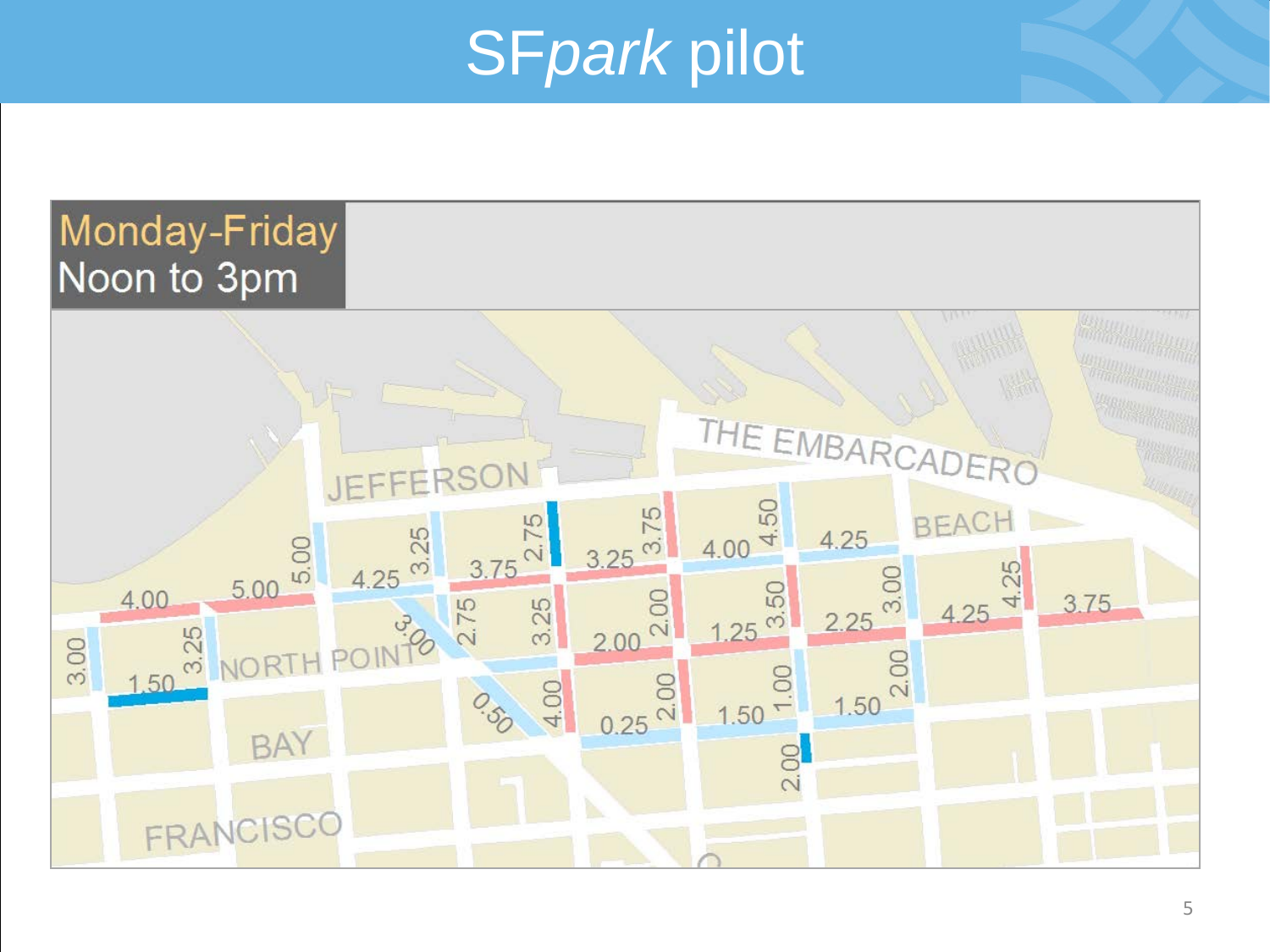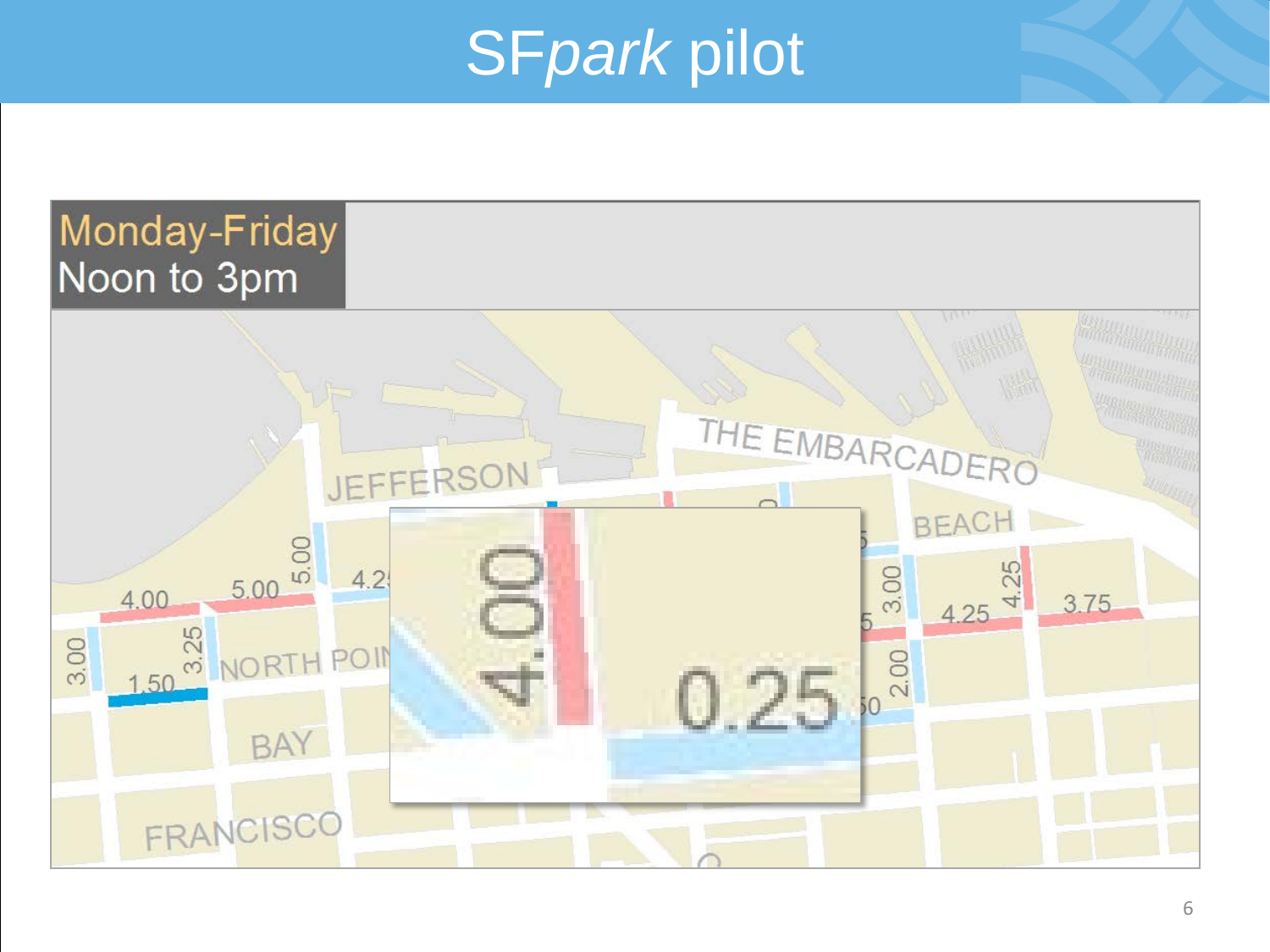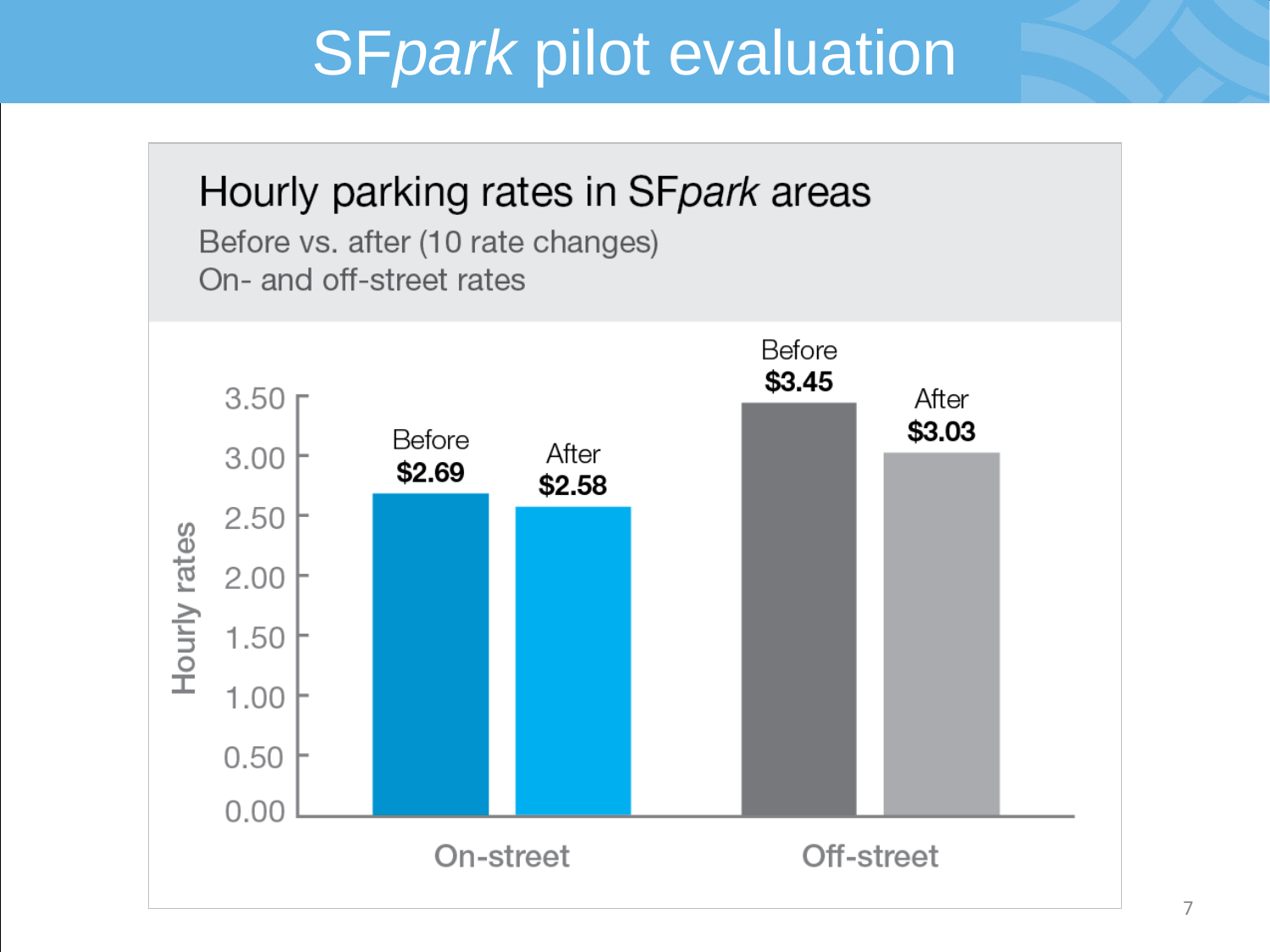#### Parking search time (minutes)

Reported search times, before vs. after Pilot vs. control areas | Weekdays 9am to 6pm

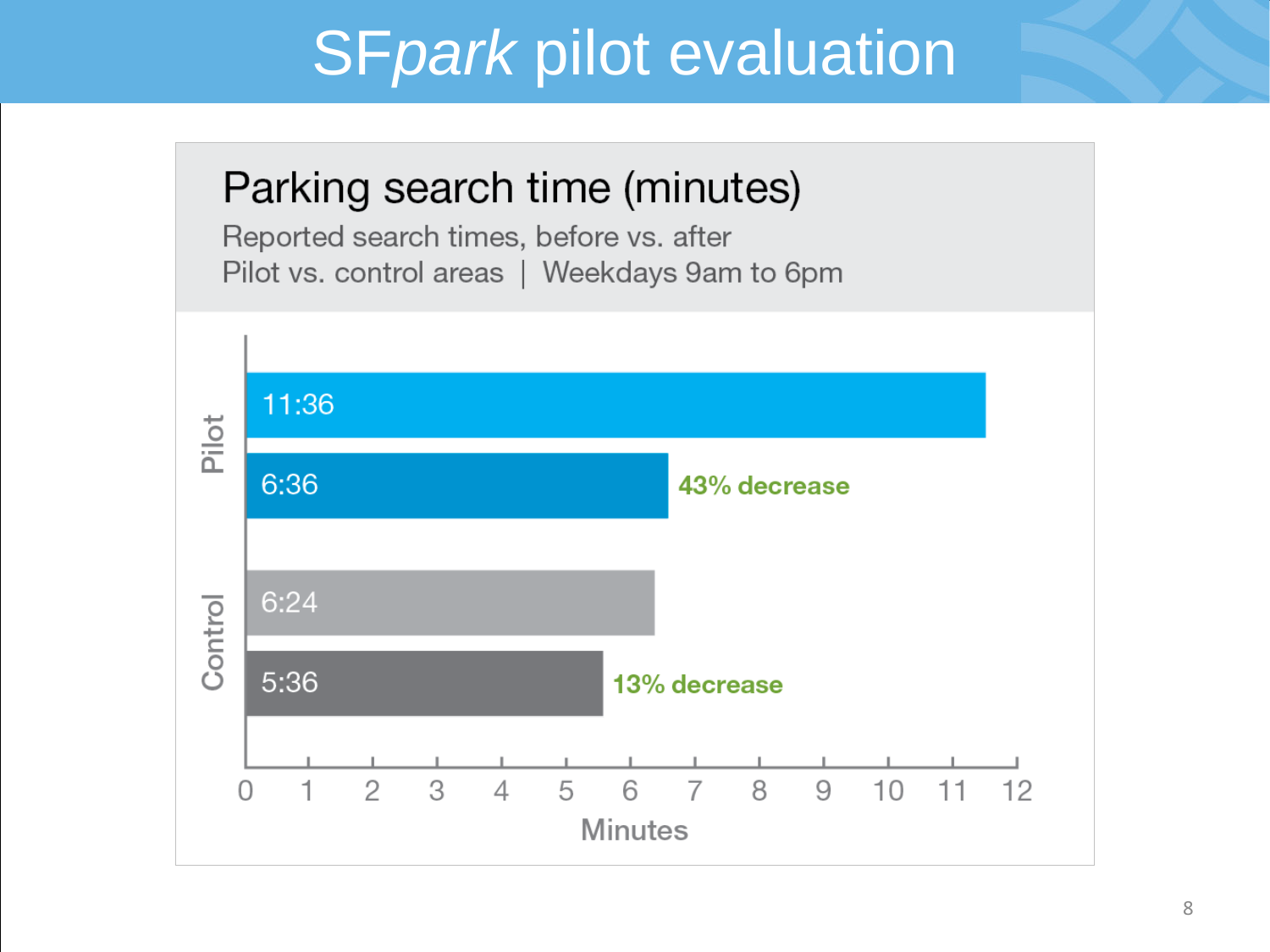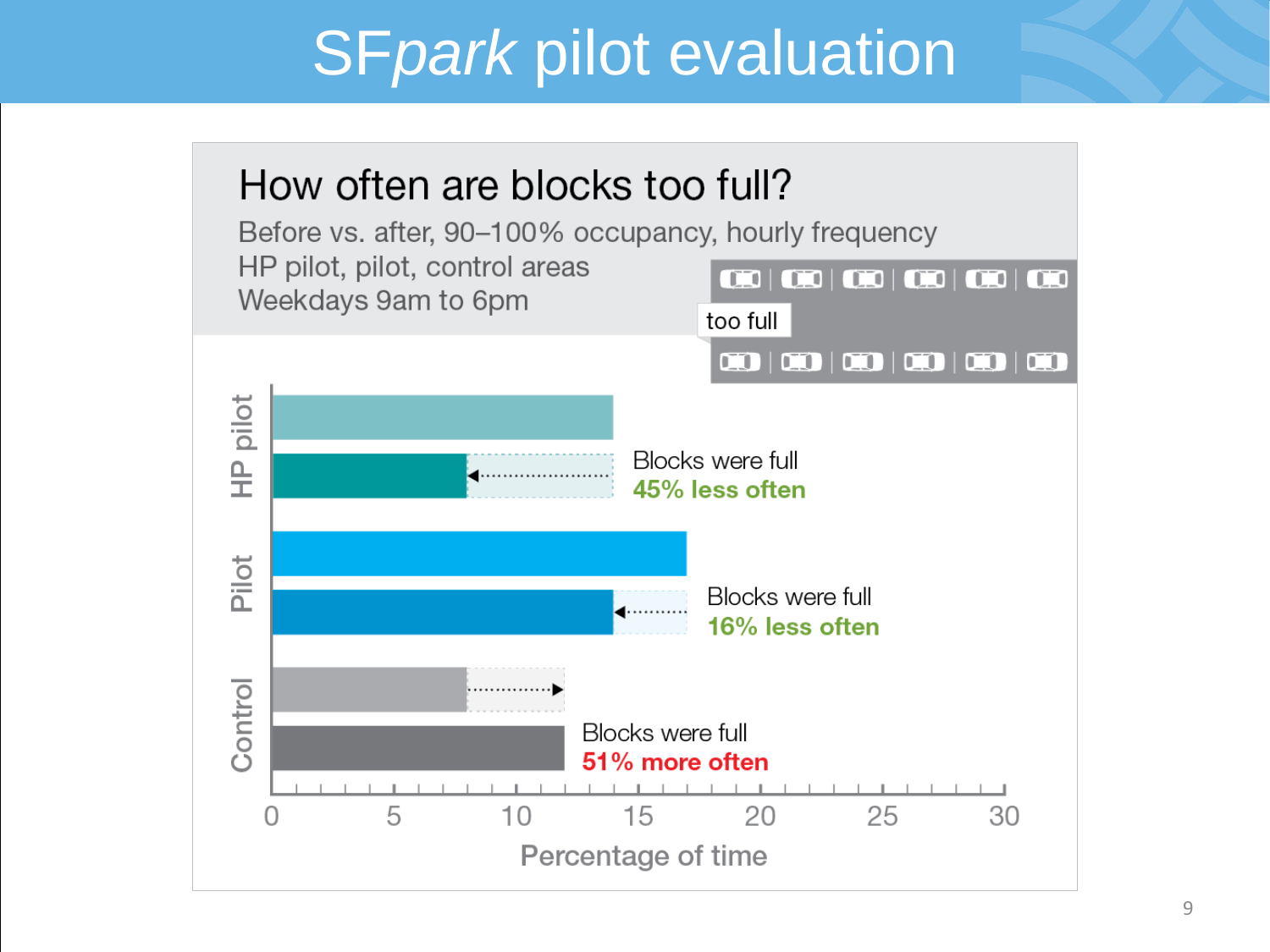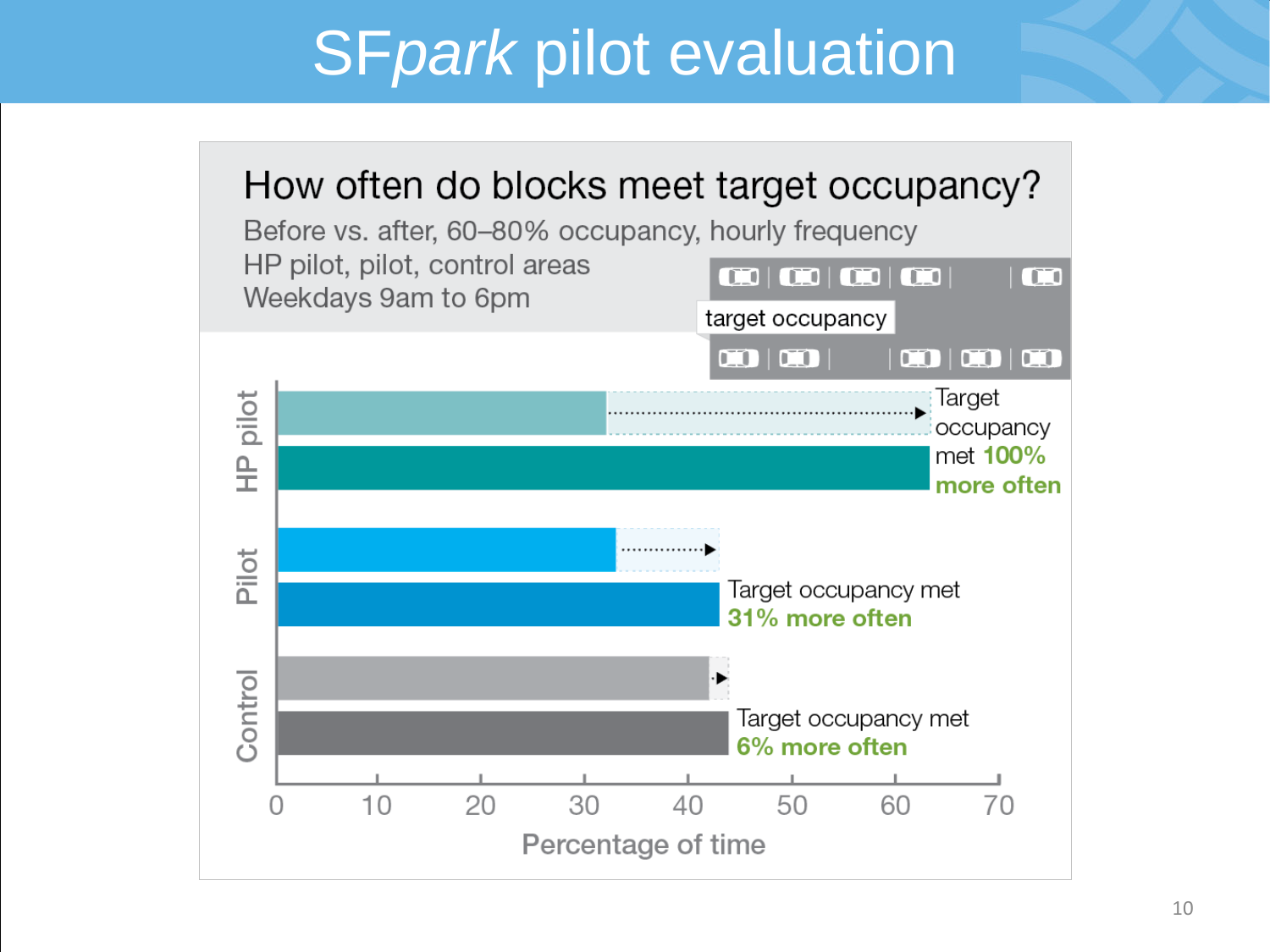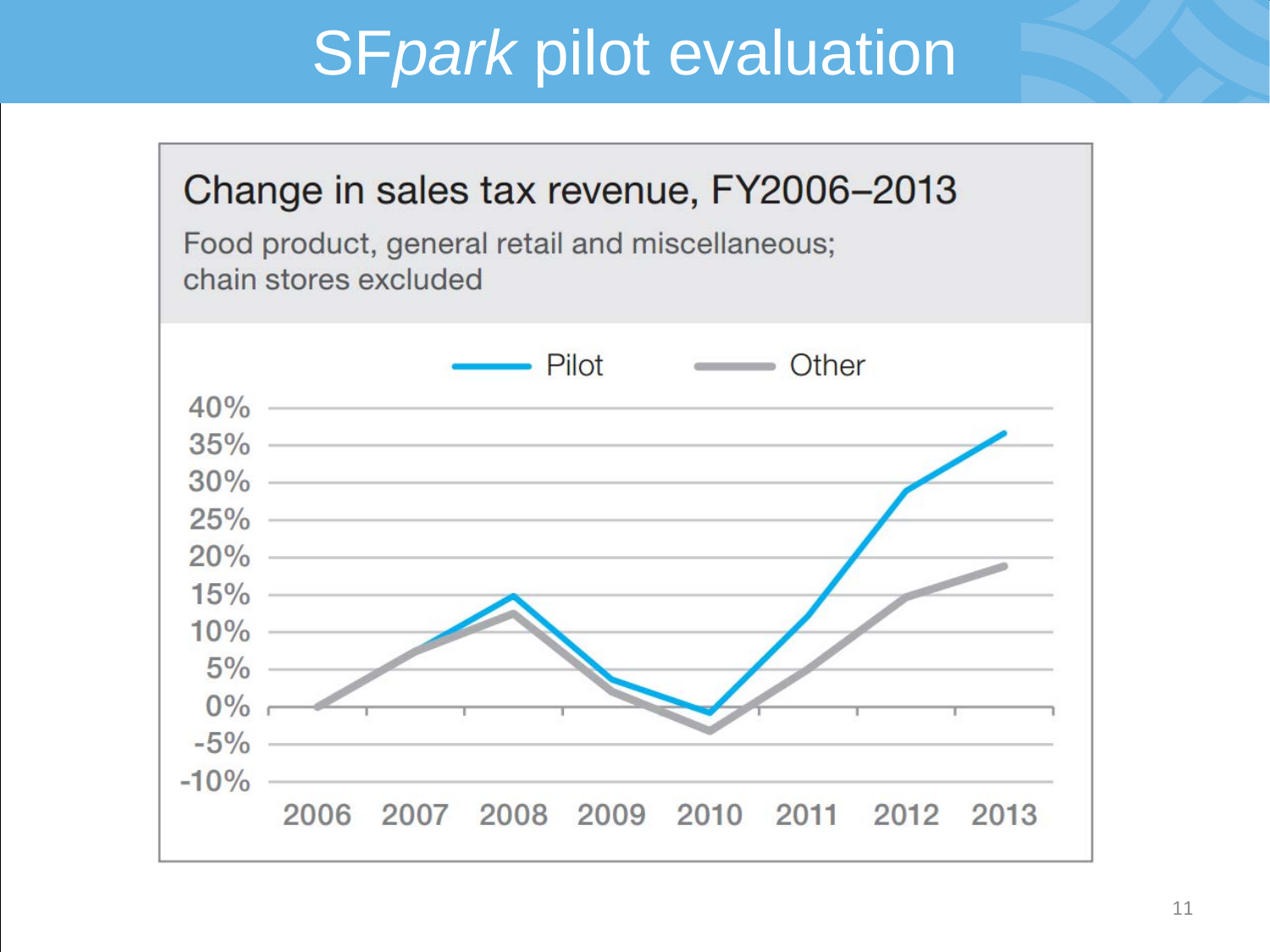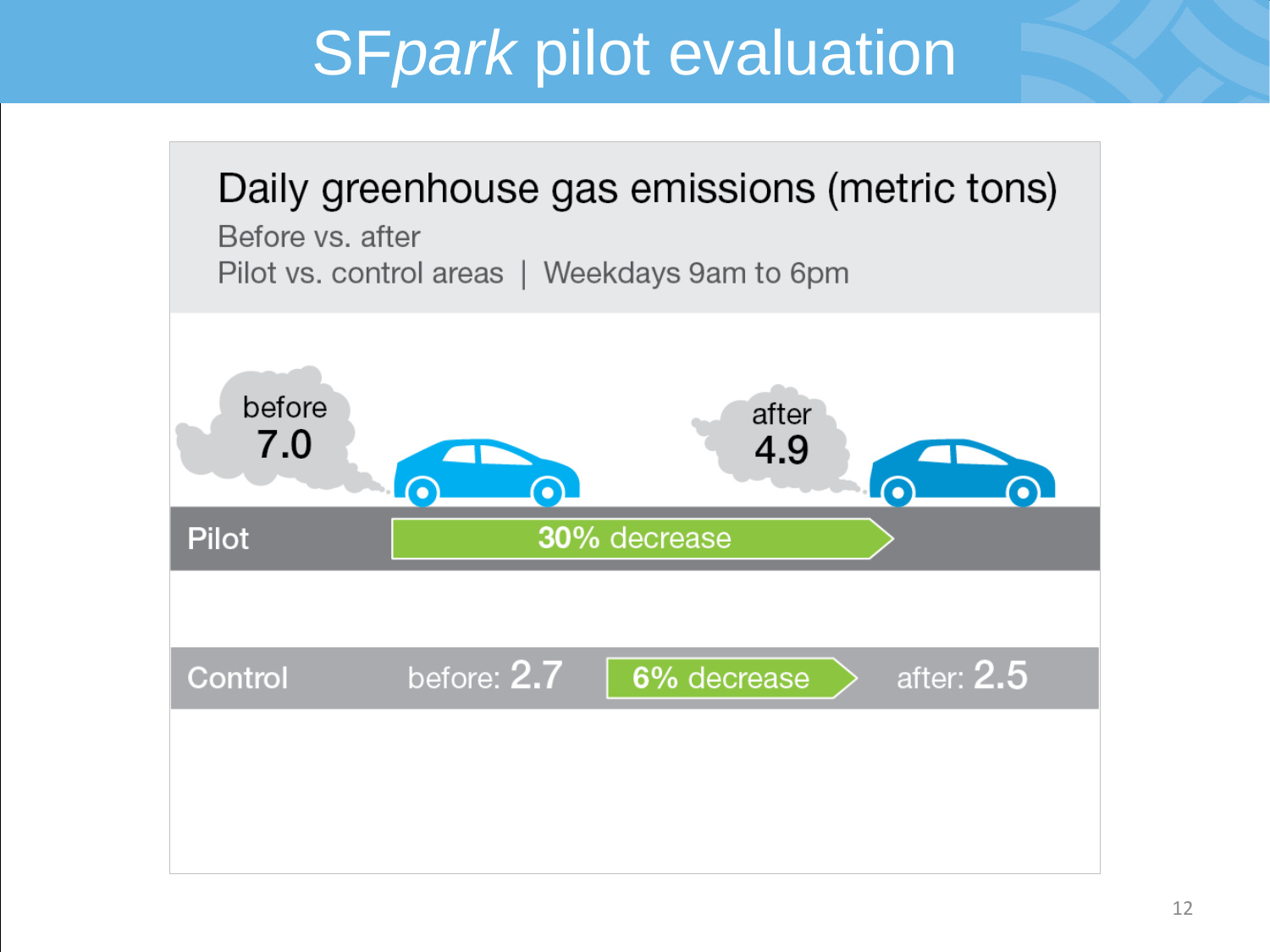## Demand-responsive parking pricing

- Retain SF*park* pilot policies regarding demandresponsive pricing
- No meters added—this is just about how to set prices
- Every SFMTA-managed meter, lot and garage in the City
- Rate adjustments based on meter payment data (available to the public)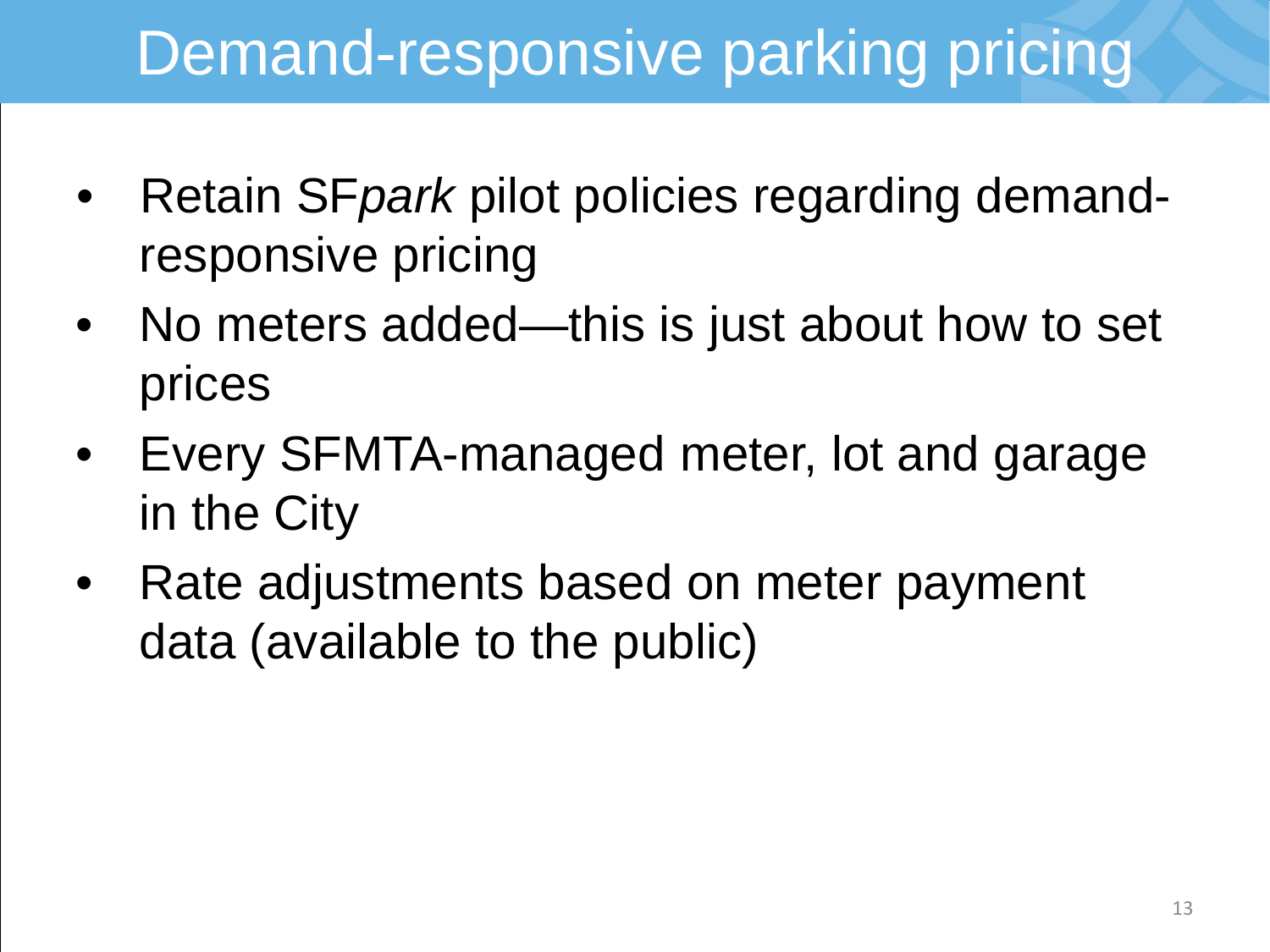### Demand-responsive parking pricing

Meter payment and parking occupancy

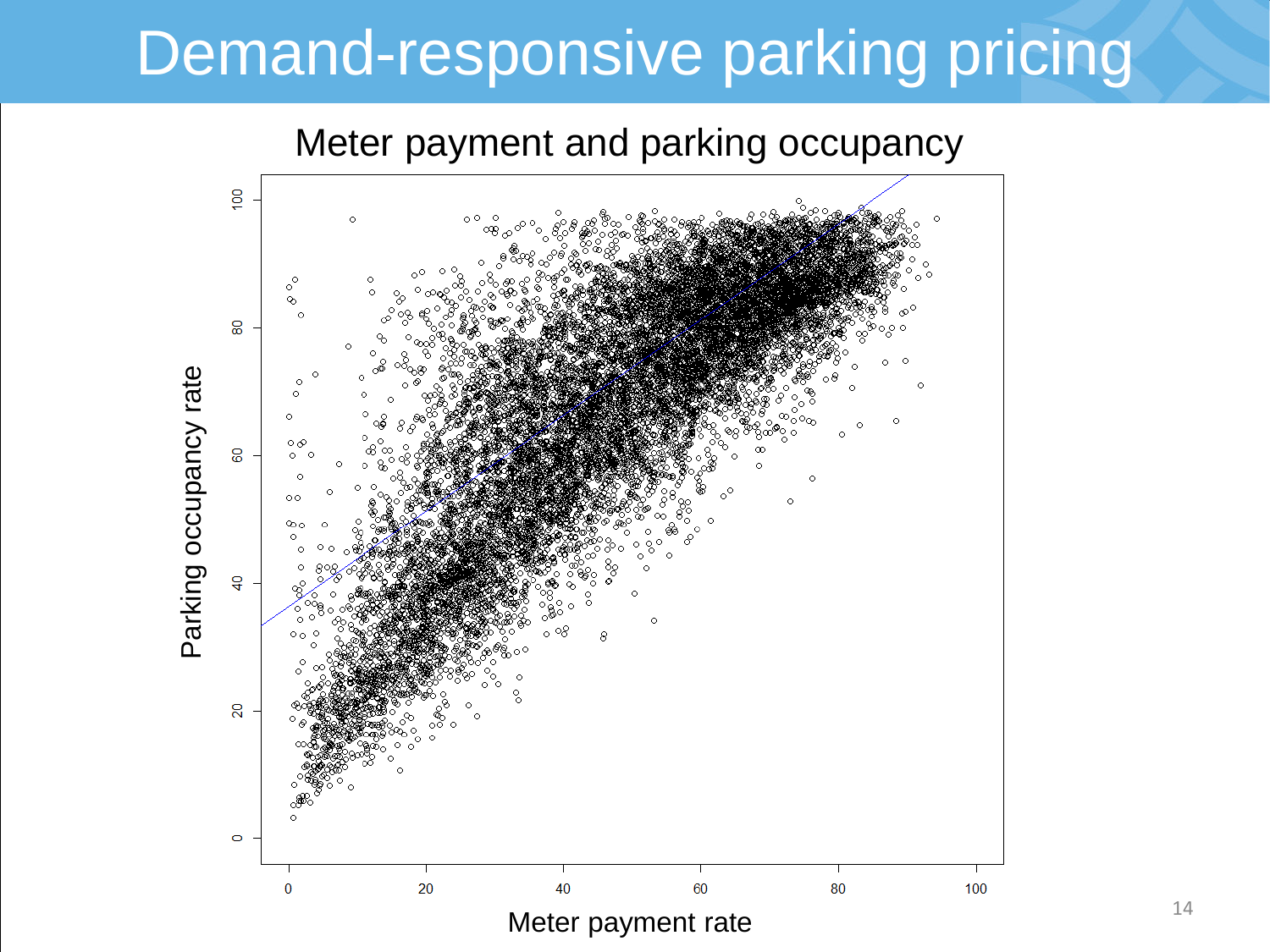### Demand-responsive parking pricing

- Test of citywide rate adjustment:
	- Small overall average reduction in rates
	- Similar trends to SF*park* pilot
		- Overall reduction in rates
		- More walkable streets more popular for parking
- Likely very minor revenue impacts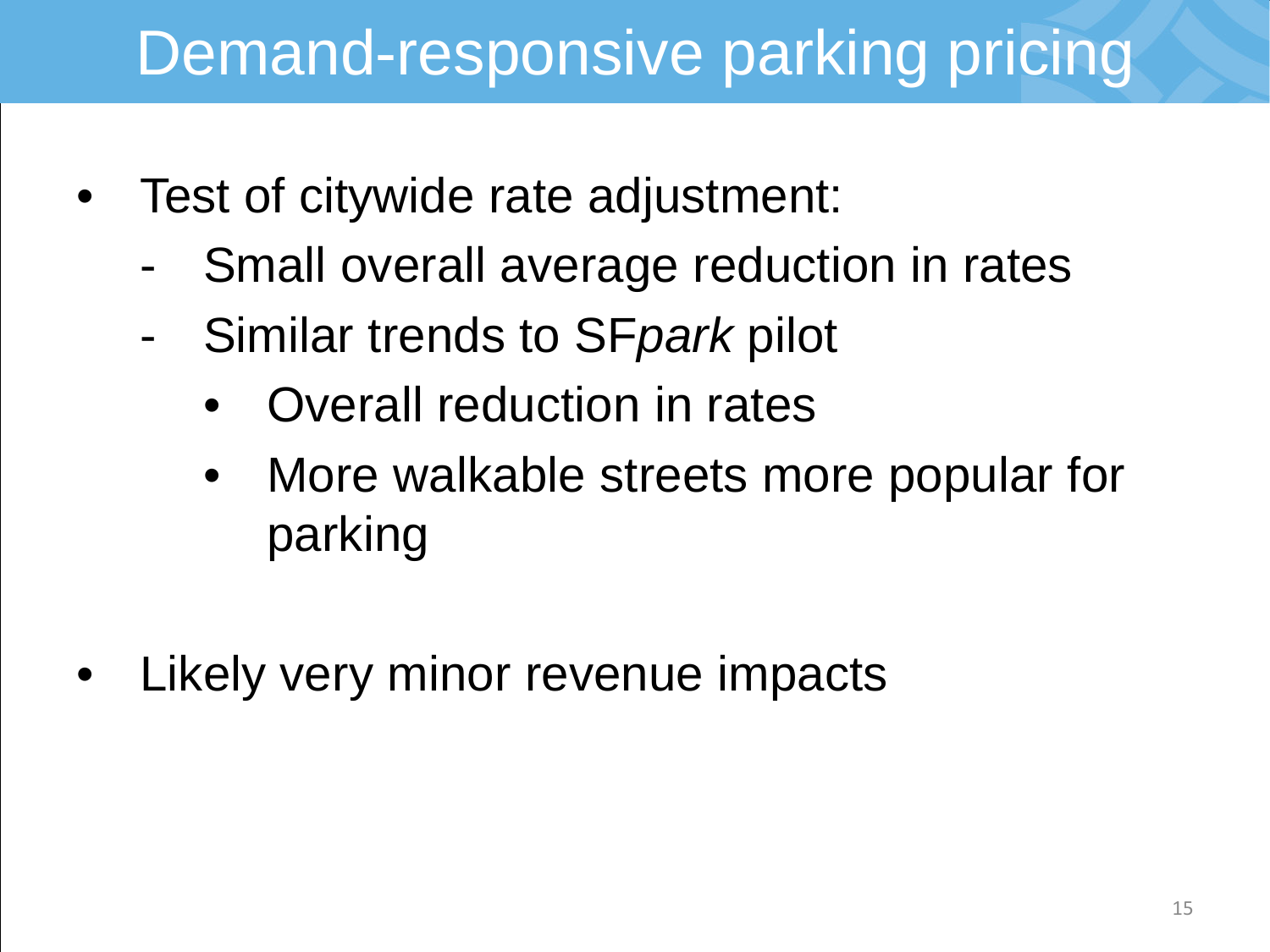### Making parking data public



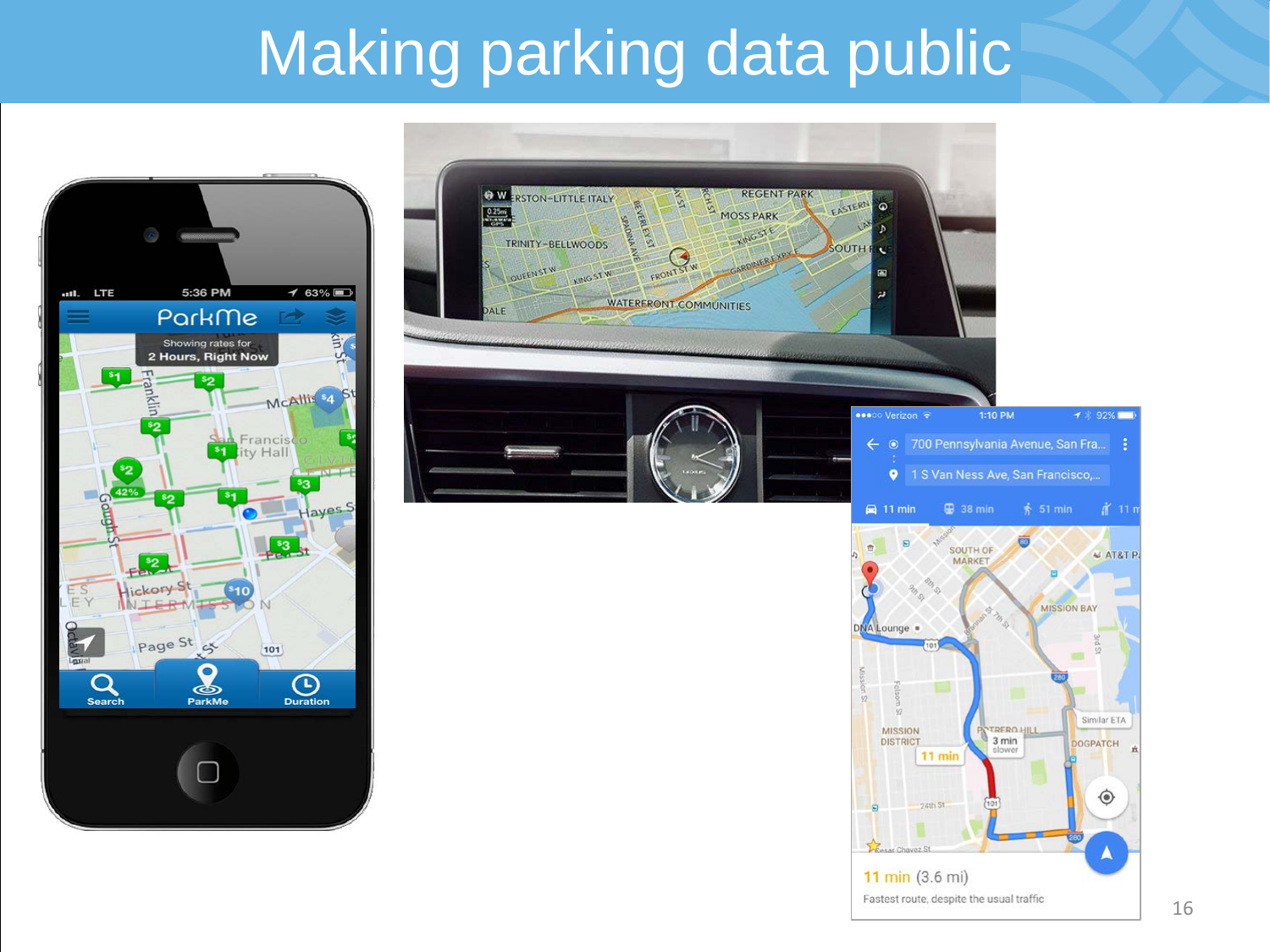# **Outreach**

- Briefings offered to all Supervisors and Mayor's **Office**
- Offered information and presentations to nearly 60 merchant/business groups, CBDs, advocacy organizations across the City
- Presentations/meetings with 13 separate groups
- Presentation to SFMTA CAC
- Local media attention; likely more to come when approval item moves forward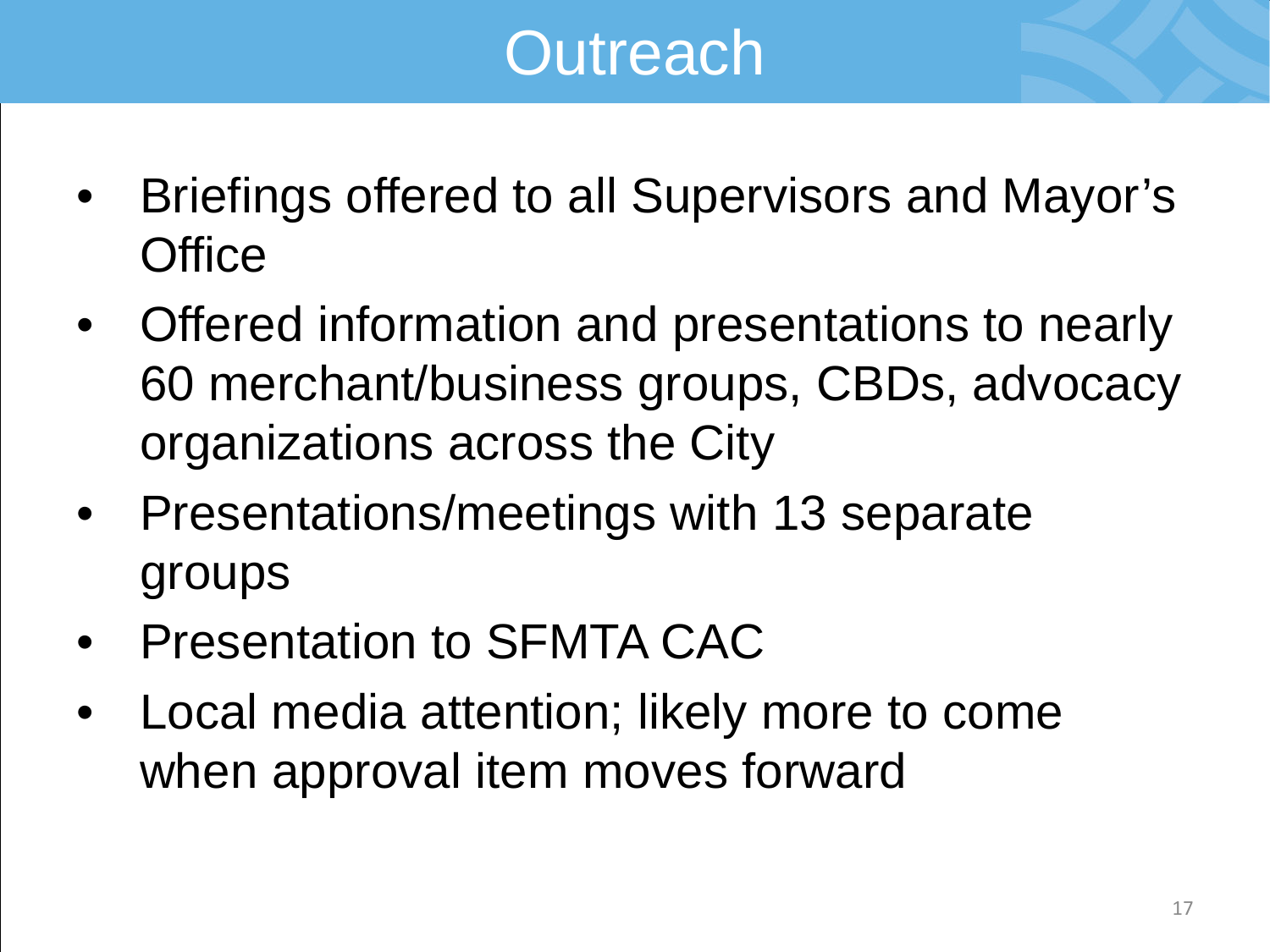#### Next steps

- Complete technical and data development
- Present to this Board for approval Fall 2017
- Begin rate change process late 2017